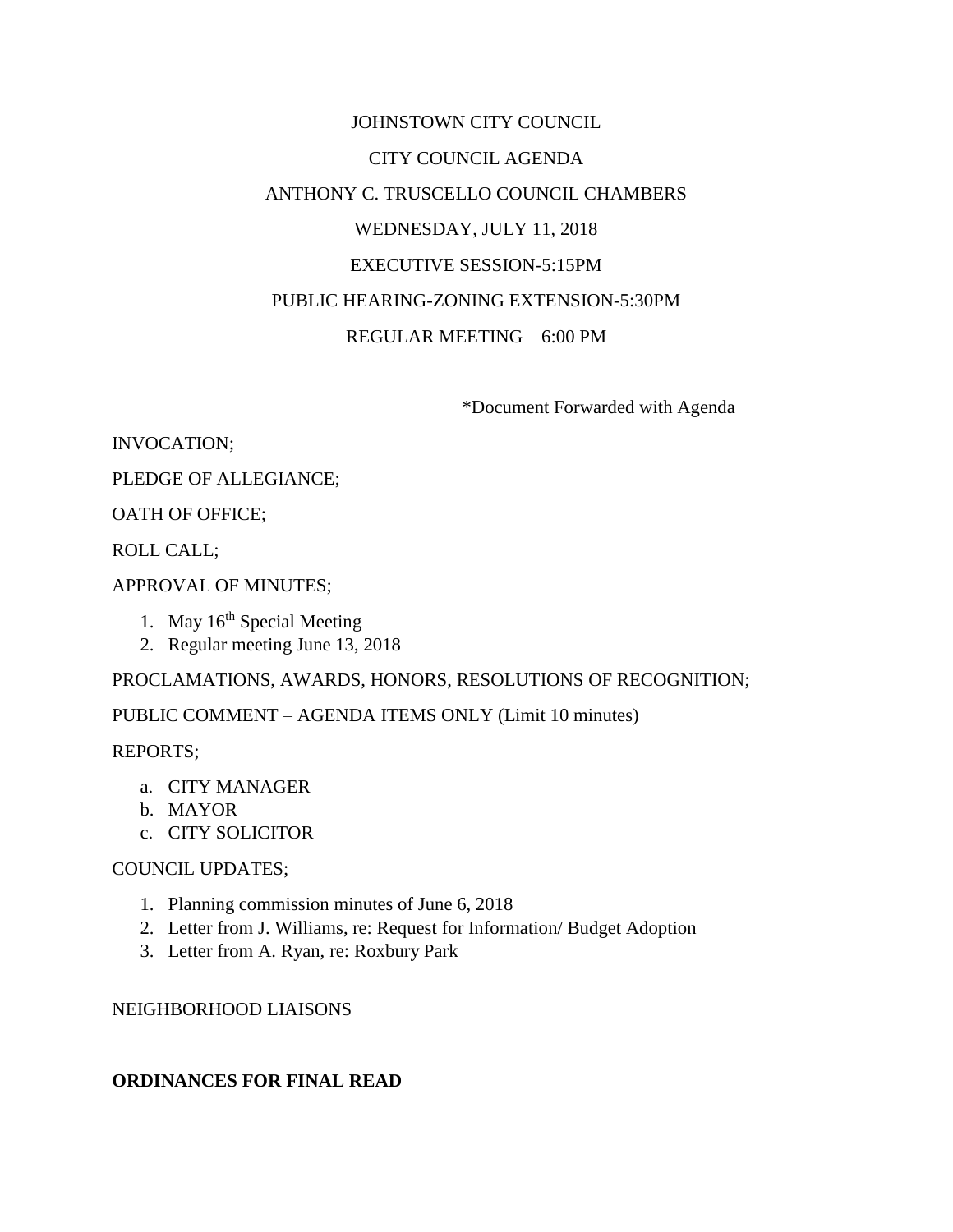- 1. BILL NO. 20 OF 2018. AN ORDINANCE SPECIFICALLY AMENDING ORDINANCE NO. 4159 PASSED FINALLY IN COUNCIL THE 24th DAY OF OCTOBER, 1979 THE SHORT TITLE OF WHICH IS "THE ZONING ORDINANCE OF THE CITY OF JOHNSTOWN" BY REZONING CERTAIN BLOCKS OF LAND LOCATED IN THE 21ST WARD OF THE CITY OF JOHNSTOWN.
- 2. BILL NO. 3 OF 2018 AN ORDINANCE DIRECTING THE CAMBRIA COUNTY BOARD OF ELECTIONS TO PLACE ON THE NOVEMBER, 2018 GENERAL ELECTION BALLOT, FOR THE CITY OF JOHNSTOWN, THE BALLOT REFERENDUM QUESTION FOR CONSIDERATION BY THE REGISTERED VOTERS OF THE CITY OF JOHNSTOWN, WHICH IF RECEIVING A MAJORITY OF THE VOTES CAST, ESTABLISHES A GOVERNMENTAL STUDY COMMISSION, AND FURTHER THE ELECTION OF SEVEN (7) GOVERNMENTAL STUDY COMMISSIONERS DURING THE NOVEMBER, 2018 GENERAL ELECTION, PURSUANT TO THE COMMONWEALTH OF PENNSYLVANIA 53 Pa. C.S.CHAPTERS 29 (Home Rule), 30 (Optional Plans) & 31 (Optional Plans) Home Rule Charter and Optional Plans Law **(Tabled 1-2-18)**
- 3. BILL NO. 4 OF 2018 AN ORDINANCE AMENDING ORDINANCE 4654, TITLED: AN ORDINANCE ESTABLISHING AN ADMINISTRATIVE CODE FOR THE CITY OF JOHNSTOWN, PENNYSLVANIA, DESIGNATING THE POWERS AND DUTIES OF THE COUNCIL, THE CITY MANAGER, AND OTHER MUNICIPAL OFFICIALS, PASSED FINALLY ON OCTOBER 27, 1993 AND AS AMENDED BY ORDINANCE NOS. 4654,4693, 4731, 4894, 4880, 4902, 4908, 4991, 5015, 5024, 5034, 5042, 5055. 5058, 5069, 5177, 5194, AND 5199**,** AND 5210 BY FURTHER AMENDING CERTAIN SECTIONS OF ARTICLE II – ELECTED OFFICIALS-COUNCIL ORGANIZATION AND PROCEDURES, AND ARTICLE IV –CITY MANAGERTO PROVIDE UPDATED PROCEDURES AND IMPROVE EFFICIENCY IN CONDUCTING CITY BUSINESS. **TABLED MAY 9, 2018.**
- 4. BILL NO. 21 OF 2018 AN ORDNANCE FURTHER AMENDING ORDINANCE NO. 5152, PASSED FINALLY ON AUGUST 13, 2014, TITLED AN ORDINANCE OF THE CITY OF JOHNSTOWN, CAMBRIA COUNTY, PENNSYLVANIA, ADOPTING A SEWER USE ORDINANCE REQUIRING THE ELIMINATION OF OVERFLOWS, AND FURTHER REQUIRING TELEVISED AND/OR PRESSURE TESTING OF ALL REAL PROPERTY WITHIN THE STRUCTURE LOCATEDTHERON AND REMEDIATION OF ALL PRIVATE SIDE LATERAL LINES FAILING TO PASS SAID TESTS, IN THE EVENT SANITARY FLOWS EXCEED DEP-SPECIFIED DESIGN CRITERIA FOLLOWING PHASE COMPLETION OF CITY SEWER CONSTRUCTION, TO NOW FURTHER AMEND TO DELETE SECTION 2 TITLED UNLAWFUL CONNECTIONS; AND SECTION 15 TITLED PENALTIES, DUE TO LACK OF ENFORCEMENT, AND/OR SELECTIVE ENFORCEMENT AS WAS THE PURPOSE AND INTENT OF Ordinance No. 5152 when passed finally on August 13, 2014. **Tabled 6-13-18**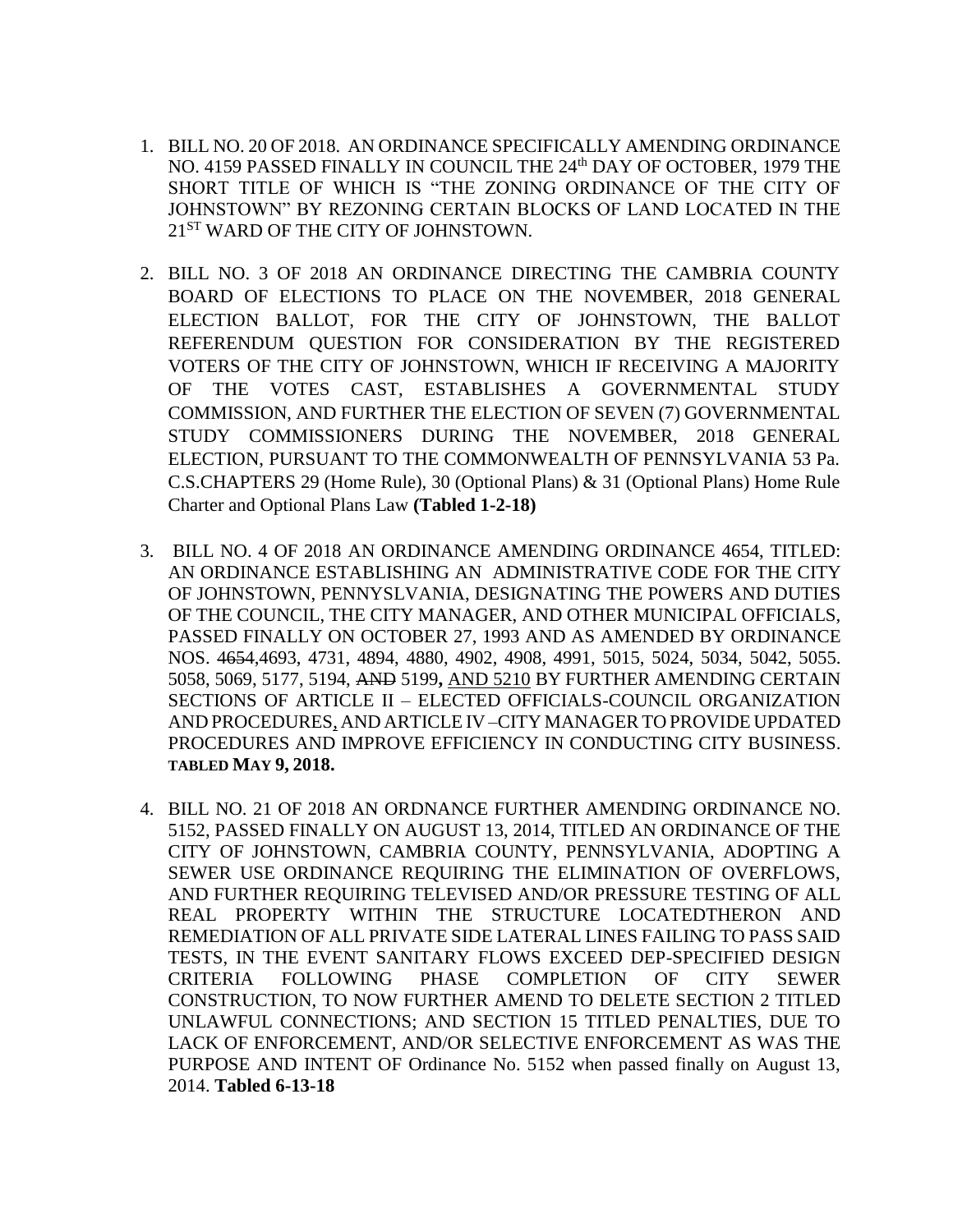**5.** BILL NO. 22 OF 2018 AN ORDINANCE OF THE CITY COUNCIL OF THE CITY OF JOHNSTOWN, PENNSYLVANIA, AMENDING ORDINANCE 5245 PASSED FINALLY ON DECEMBER 13, 2017, AS AMENDED BY ORDINANCE 5250 PASSED FINALLY ON MARCH 15, 2018, AND ORDINANCE 5253 PASSED FINALLY ON MAY 9, 2018, CITY OF JOHNSTOWN BUDGET TO AMEND THE 2018 BUDGET TO PROPERLY ALLOCATE REIMBURSEMENT FUNDS IN 2018 UDAG BUDGET**.(As Amended)**

### **BILLS FOR FIRST READ**

- 1. BILL NO. 23 OF 2018. AN ORDINANCE OF CITY COUNCIL OF THE CITY OF JOHNSTOWN, PENNSYLVANIA, AMENDING ORDINANCE 5245 PASSED FINALLY ON DECEMBER 13, 2017, AS AMENDED BY ORDINANCE 5250 PASSED FINALLY ON MARCH 15, 2018, AS AMENDED BY ORDINANCE 5253 PASSED FINALLY ON MAY 9, 2018 CITY OF JOHNSTOWN BUDGET TO AMEND THE 2018 BUDGET TO PROPERLY ALLOCATE REIMBURSEMENT FUNDS IN 2018 UDAG BUDGET.\*
- 2. BILL NO. 24 OF 2018. AN ORDINANCE AMENDING ORDINANCE NO. 5166 passed finally on January 28, 2015, amending Ordinance No. 5152, passed finally August 13, 2014, amending Ordinance 5103 passed finally March 28, 2012.(and Repealed) all relating to and enacting LATERAL TESTING BY MUNICIPALITY, and as enacted by Section (4) of Ordinance No. 5166, No. 5152, and No. 5103.\*

## **RESOLUTIONS;**

- 1. A RESOLUTION OF THE CITY COUNCIL OF THE CITY OF JOHNSTOWN, CAMBRIA COUNTY, PENNSYLVANIA AUTHORIZING THE CITY MANAGER TO SIGN ALL DOCUMENTS REQUIRED IN SUBMISSION OF THE ATTACHED APPLICATION FOR TRAFFIC SIGNAL APPROVAL TO THE PENNSYLVANIA DEPARTMENT OF TRANSPORTATION AND TO SIGN SAID APPLICATION ON THE BEHALF OF THE CITY OF JOHNSTOWN. \*
- 2. A RESOLUTION OF THE CITY COUNCIL OF THE CITY OF JOHNSTOWN, CAMBRIA COUNTY, PENNSYLVANIA AUTHORIZING THE CITY MANAGER TO SIGN ALL DOCUMENTS REQUIRED TO AUTHORIZE RIGHT-OF-WAY AGREEMENT AND EASEMENT BETWEEN THE CITY OF JOHNSTOWN AND THE GREATER JOHNSTOWN WATER AUTHORITY. \*